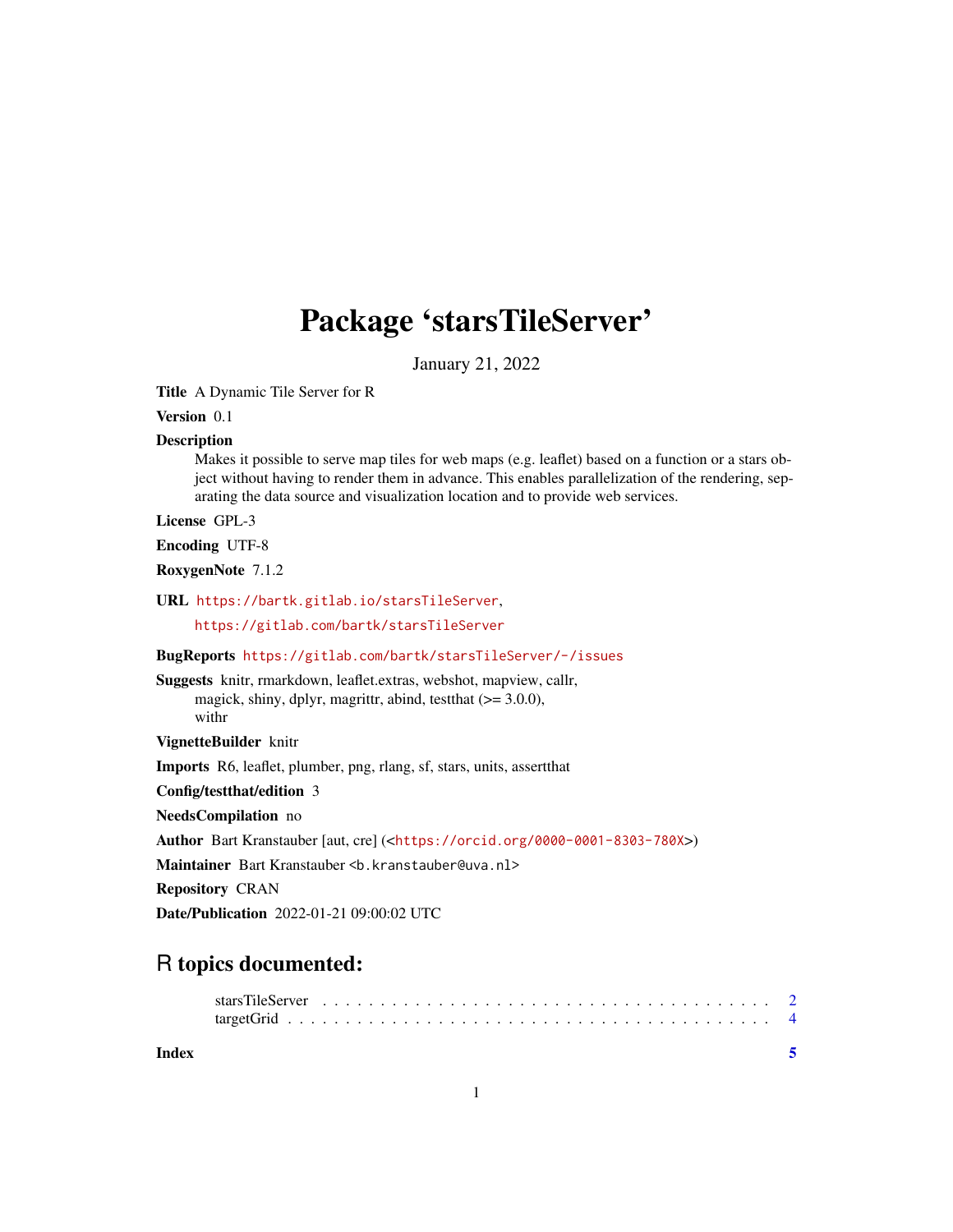<span id="page-1-0"></span>

#### Description

Creates a tile server based on the R6 class plumber::Plumber. In can be created both with a stars grid as well as a function or list of functions. The main methods are run and new.

#### Super classes

[plumber::Hookable](#page-0-0) -> [plumber::Plumber](#page-0-0) -> starsTileServer

#### Methods

#### Public methods:

- [starsTileServer\\$new\(\)](#page-1-1)
- [starsTileServer\\$add\\_tile\\_endpoint\(\)](#page-1-2)
- [starsTileServer\\$get\\_grid\(\)](#page-2-0)
- [starsTileServer\\$get\\_attributes\(\)](#page-2-1)
- [starsTileServer\\$get\\_dimensions\(\)](#page-2-2)
- [starsTileServer\\$get\\_dimension\\_values\\_chr\(\)](#page-2-3)
- [starsTileServer\\$get\\_non\\_spatial\\_dimensions\(\)](#page-2-4)
- [starsTileServer\\$clone\(\)](#page-2-5)

<span id="page-1-1"></span>Method new(): This method is used to initialize a new tile server

*Usage:*

```
starsTileServer$new(grid, colorFun = NULL, tileSize = 256, ...)
```
*Arguments:*

- grid Either a stars grid, a path pointing towards a gridded file, a function or a list of named functions
- colorFun a color function to use for coloring the map tiles, the function needs to be the same format as [leaflet::colorNumeric\(\)](#page-0-0). It is important to specify a color function as it is important to keep the range of the color scale similar between tiles, therefore the minimum and maximum needs to be fixed. It can also be a list of color functions.
- tileSize The size of the tile (generally 256 pixels, and not tested with other sizes)
- ... Arguments passed on to the [plumber::Plumber,](#page-0-0) most important is the port number.

*Details:* If grid is a function it should take a stars grid as the first argument and return the grid with the same topology with values attached. Any other arguments to the function will be part of the API and will be passed to the function as characters.

*Returns:* An starsTileServer object.

<span id="page-1-2"></span>Method add\_tile\_endpoint(): Add three endpoints to the tile server, to return both the tiles and the color scale used.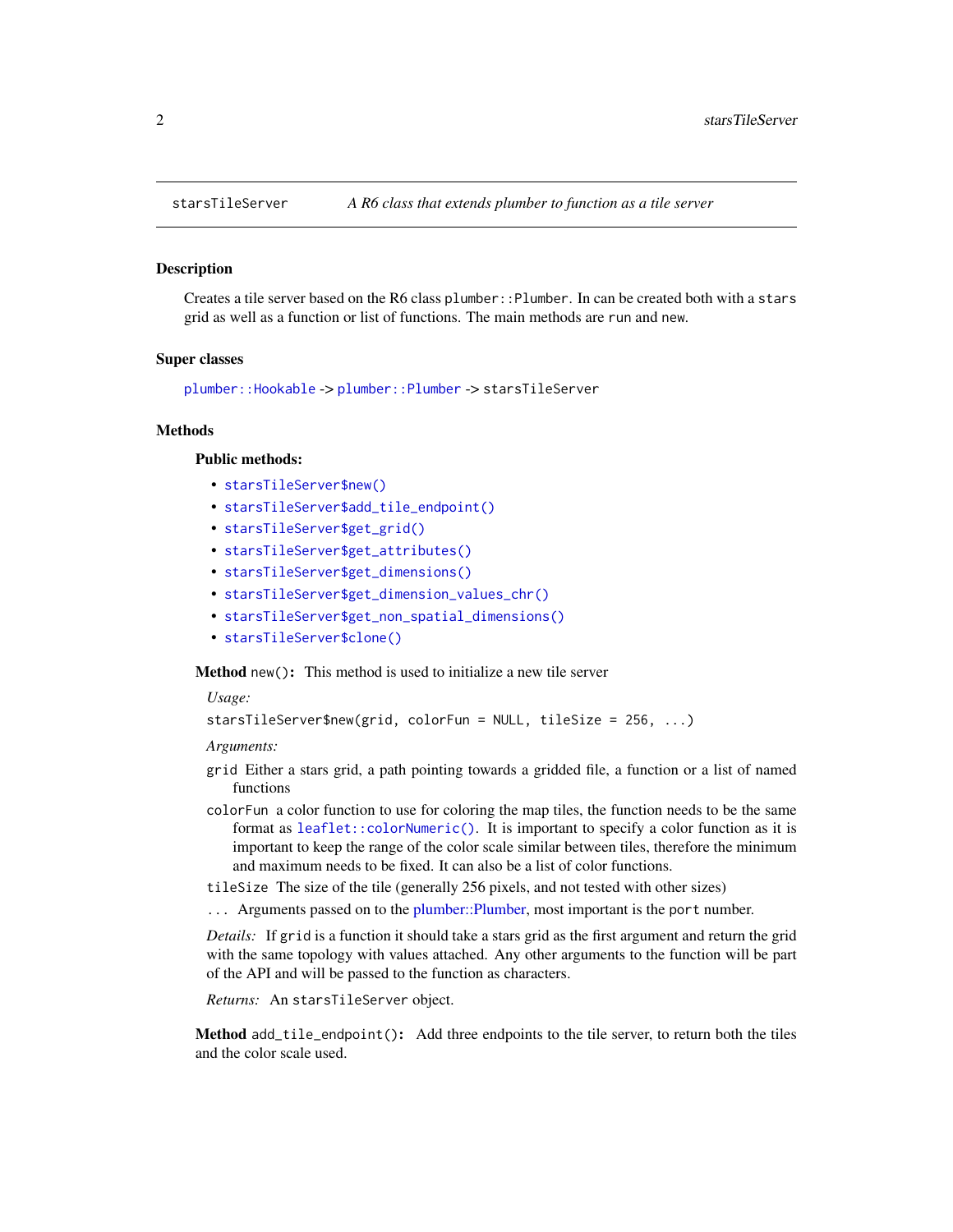<span id="page-2-6"></span>*Usage:*

starsTileServer\$add\_tile\_endpoint(prefix, handlerFun, colorFun, params)

*Arguments:*

prefix the name to be used by the server for this tile server handlerFun The function that handles the api request and returns the grid colorFun The color function to use for example [leaflet::colorNumeric\(\)](#page-0-0) params parameters passed on to the new method of [plumber::PlumberEndpoint](#page-0-0)

<span id="page-2-0"></span>Method get\_grid(): return the grid used to initialize the function

```
Usage:
starsTileServer$get_grid()
```
<span id="page-2-1"></span>Method get\_attributes(): return the attributes of the stars grid

*Usage:* starsTileServer\$get\_attributes()

<span id="page-2-2"></span>Method get\_dimensions(): return the names of the dimensions of the grid

*Usage:* starsTileServer\$get\_dimensions()

<span id="page-2-3"></span>Method get\_dimension\_values\_chr(): return the values of a dimension as a character

*Usage:*

starsTileServer\$get\_dimension\_values\_chr(x)

*Arguments:*

x the name of the dimension

<span id="page-2-4"></span>Method get\_non\_spatial\_dimensions(): return all non spatial dimensions

*Usage:*

starsTileServer\$get\_non\_spatial\_dimensions()

<span id="page-2-5"></span>Method clone(): The objects of this class are cloneable with this method.

*Usage:*

starsTileServer\$clone(deep = FALSE)

*Arguments:*

deep Whether to make a deep clone.

#### Examples

```
m \le - matrix(1:20, nrow = 5, ncol = 4)
dim(m) <-c(x = 5, y = 4) # named dim
(s \leftarrow stars::st_as\_stars(m))sf::st_crs(s) <- 4326
starsTileServer$new(s)
# Working directly from a file
grid <- system.file("tif/L7_ETMs.tif", package = "stars")
```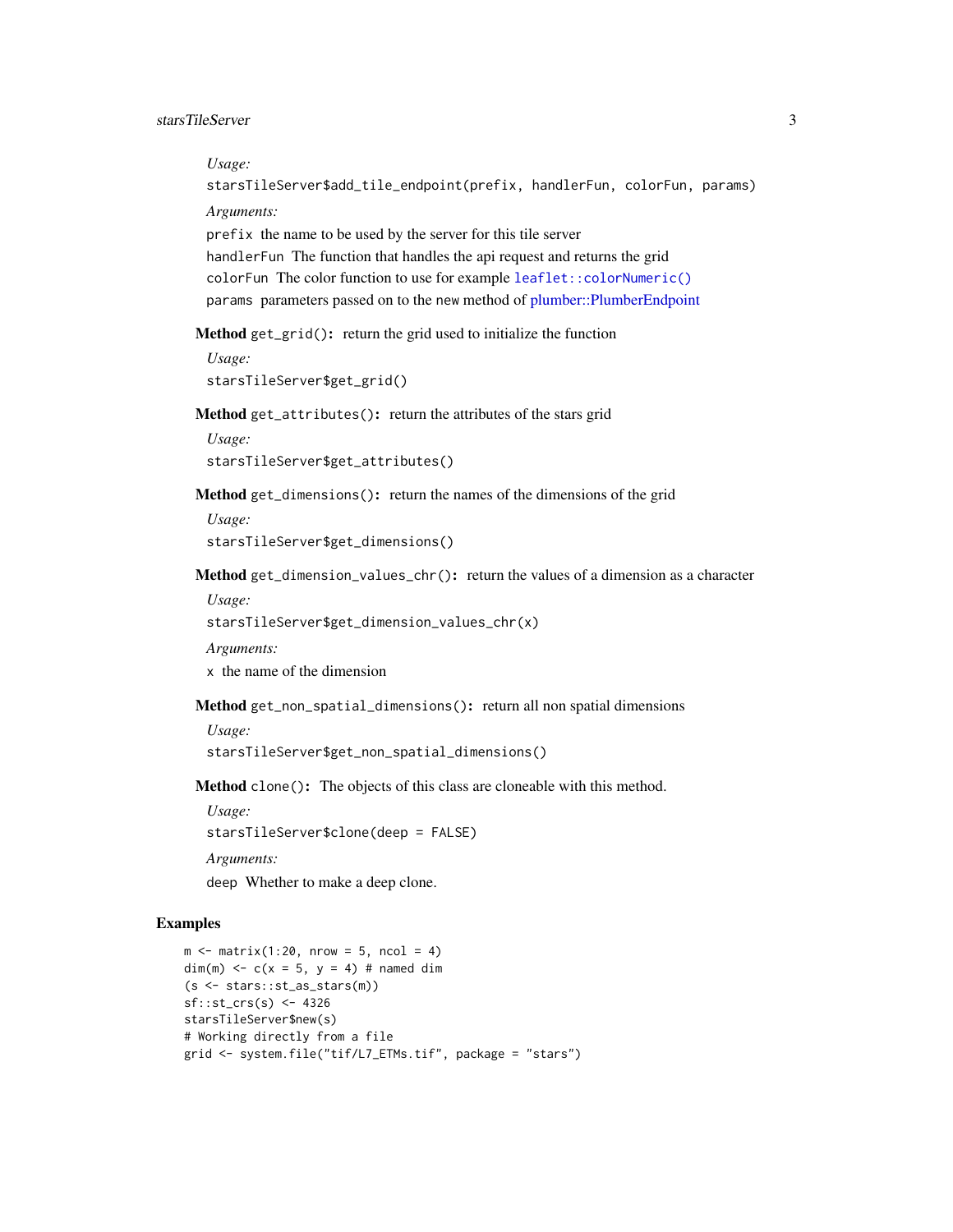```
starsTileServer$new(grid)
## Not run:
starsTileServer$new(s)$run()
```
## End(Not run)

targetGrid *Function to calculate a stars grid based on the x,y,z attributes that represents the coordinates of the map tile*

#### Description

Function to calculate a stars grid based on the x,y,z attributes that represents the coordinates of the map tile

#### Usage

 $targetGrid(x, y, z, tileSize = 256L)$ 

#### Arguments

| $\mathsf{x}$   | The location of the tile in the x dimension |
|----------------|---------------------------------------------|
| <b>V</b>       | The location of the tile in the y dimension |
| $\overline{z}$ | The zoom level                              |
| tileSize       | The size of the tile generally 256 pixels   |

#### Details

This function is mostly useful for testing purpose.

#### Value

A stars grid with all values being zero with the dimensions matching those required for the tile specified

#### Examples

targetGrid(4, 2, 4) targetGrid(4, 2, 4, 128)

<span id="page-3-0"></span>